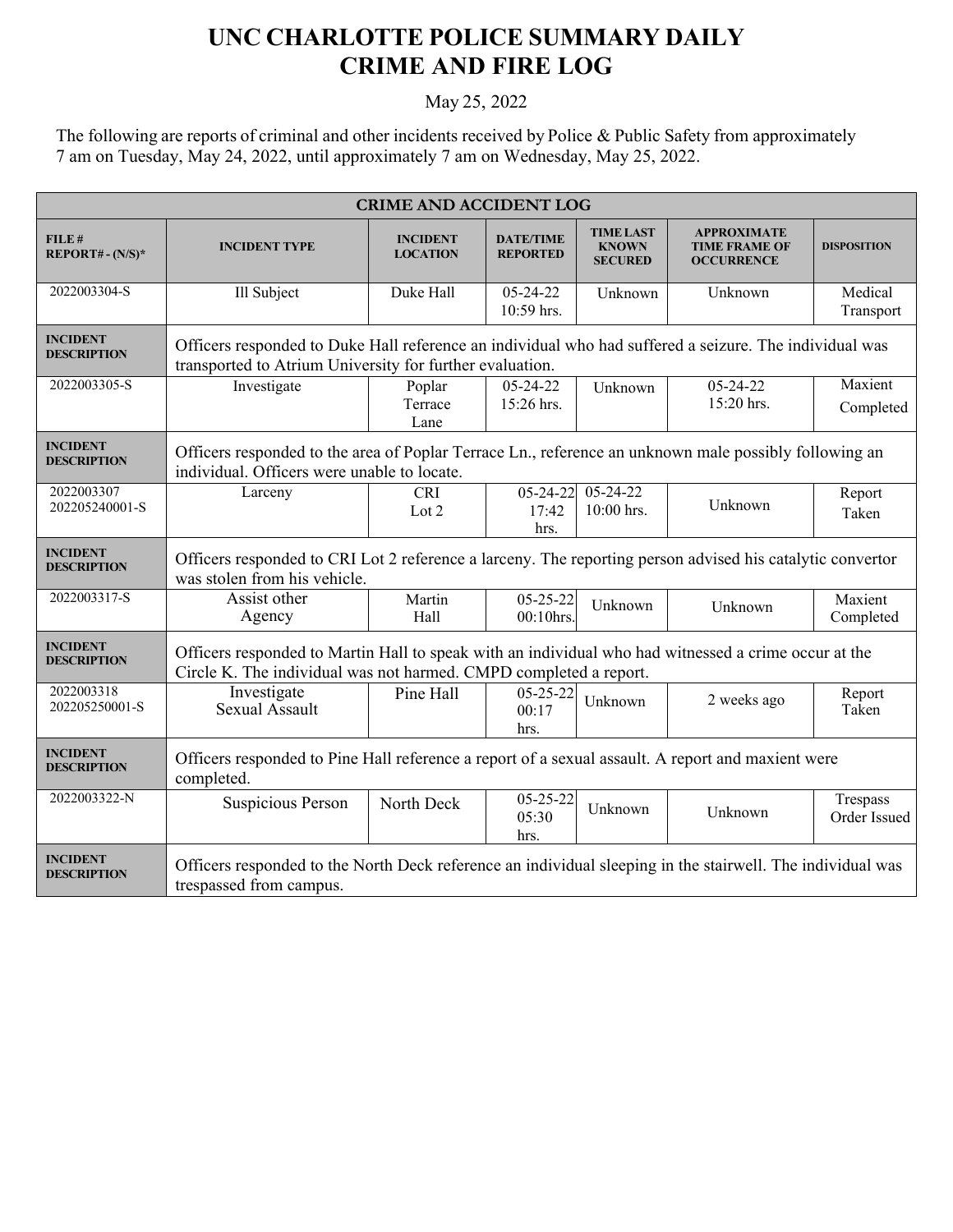| <b>RESIDENT HALL FIRE LOG</b>          |                                                                                         |                                     |                                     |              |                 |                                  |                                  |                                 |
|----------------------------------------|-----------------------------------------------------------------------------------------|-------------------------------------|-------------------------------------|--------------|-----------------|----------------------------------|----------------------------------|---------------------------------|
| <b>REPORT#</b>                         | <b>RESIDENT</b><br><b>HALL</b>                                                          | <b>DATE/TIME</b><br><b>OCCURRED</b> | <b>DATE/TIME</b><br><b>REPORTED</b> | <b>CAUSE</b> | <b>INJURIES</b> | <b>PROPERTY</b><br><b>DAMAGE</b> | <b>FULLY</b><br><b>SPRINKLED</b> | <b>FIRE</b><br><b>DETECTION</b> |
| 2022-000000<br>202205250000-S/N        |                                                                                         |                                     |                                     |              |                 |                                  |                                  |                                 |
| <b>NOTES (HOW</b><br><b>RESOLVED?)</b> | There were no reports of fires occurring on campus for the time period indicated above. |                                     |                                     |              |                 |                                  |                                  |                                 |

| <b>CRIME AND ACCIDENT LOG -CENTER CITY</b> |                                                                                                                  |                                    |                                     |                                                    |                                                                 |                    |  |
|--------------------------------------------|------------------------------------------------------------------------------------------------------------------|------------------------------------|-------------------------------------|----------------------------------------------------|-----------------------------------------------------------------|--------------------|--|
| FILE#<br>$REPORT# - (N/S)*$                | <b>INCIDENT TYPE</b>                                                                                             | <b>INCIDENT</b><br><b>LOCATION</b> | <b>DATE/TIME</b><br><b>REPORTED</b> | <b>TIME LAST</b><br><b>KNOWN</b><br><b>SECURED</b> | <b>APPROXIMATE</b><br><b>TIME FRAME OF</b><br><b>OCCURRENCE</b> | <b>DISPOSITION</b> |  |
| 2022-000000<br>202205250000-N              |                                                                                                                  |                                    |                                     |                                                    |                                                                 |                    |  |
| <b>INCIDENT</b><br><b>DESCRIPTION</b>      | There were no criminal incidents, or vehicular accidents, at Center City for the time period indicated<br>above. |                                    |                                     |                                                    |                                                                 |                    |  |